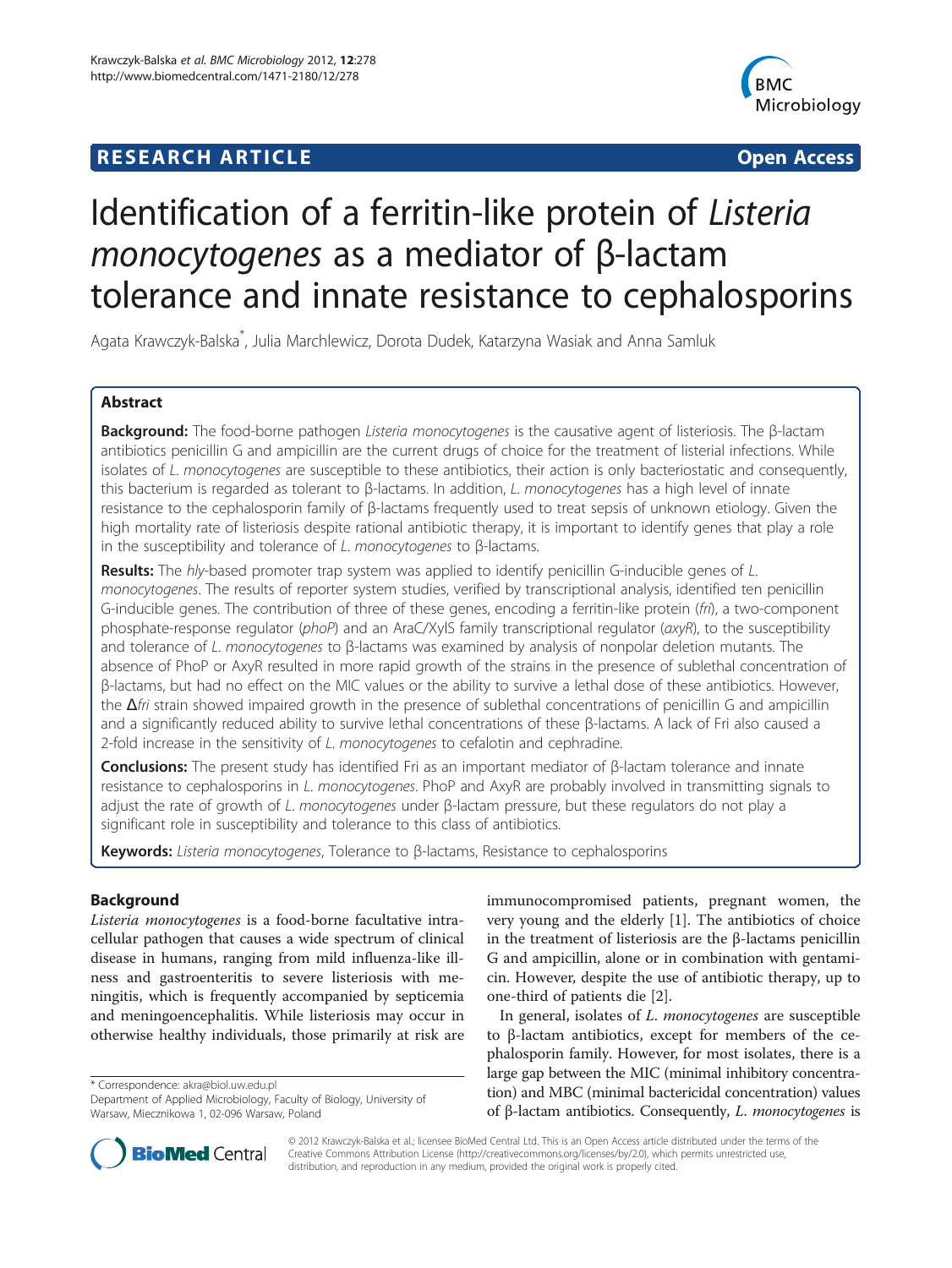regarded as tolerant to all β-lactams [[2,3](#page-10-0)]. Furthermore, the high level of innate resistance of L. monocytogenes to cephalosporins may be especially significant since members of this family of β-lactams are frequently used to treat sepsis of unknown etiology.

Tolerance to β-lactams and innate resistance to cephalosporins are among the most important factors contributing to the not infrequent ineffectiveness of antibiotic therapy of listeriosis. In an effort to decrease the significant human and economic costs associated with listeriosis, the development of methodologies to reduce the survival and growth of *L. monocytogenes* during infection is the focus of much research effort. One of the primary goals is to characterize the mechanisms of susceptibility and tolerance of L. monocytogenes to β-lactams.

To date, a number of genes that play a role in the innate resistance of L. monocytogenes to cephalosporins have been identified. Of these, lmo0441, lmo2229 and lmo2754 encode penicillin binding proteins that are the classical target enzymes for β-lactam antibiotics [[4\]](#page-10-0). Other examples of genes contributing to innate resistance are mdrL, which encodes an antibiotic efflux pump [\[5\]](#page-10-0), telA a gene homologous to tellurite resistance loci [[6](#page-10-0)], anrAB, which encodes a putative multidrug resistance transporter [[7\]](#page-10-0) and lmo1416 a homolog of Enterococcus faecium vanZ [[8\]](#page-10-0). In addition, the two-component systems (TCSs) CesRK and LisRK have been identified as key mediators involved in the innate resistance of L. monocytogenes to cephalosporins [[9](#page-10-0),[10](#page-10-0)]. Most recently, genome-wide transcriptional studies have confirmed the crucial role of LisRK and CesRK in the response of L. monocytogenes to β-lactams and have demonstrated that two other TCSs, LiaSR and VirRS, are also linked to this response [[11](#page-10-0)]. The mechanisms of tolerance of *L. monocytogenes* to cell envelope-acting antimicrobial agents are much more poorly characterized than the mechanisms of innate resistance to cephalosporins. To date, only the alternative sigma factor SigB has been shown to determine the tolerance of L. monocytogenes to β-lactams [\[12\]](#page-10-0).

It seems reasonable to assume that certain genes that are important for the survival and growth of bacteria in the presence of cell envelope-acting antibiotics are induced during treatment with these antimicrobial agents. Several studies have provided evidence to support this assumption in the case of *L. monocytogenes*. Stack et al. [[13\]](#page-10-0) showed that *htr*A, encoding an HtrA-like serine protease, is essential for the growth of L. monocytogenes in the presence of penicillin G, and that this gene is more efficiently transcribed when this β-lactam is present. Gottschalk et al. [\[8](#page-10-0)] demonstrated that the transcription of several cell wall-related genes (controlled by the CesRK two-component system) is induced by β-lactam and glycopeptide antibiotics. Three of these genes, lmo1416, lmo2210 and lmo2812, play a significant

role in the survival of the bacterium in the presence of cell wall-acting antibiotics. More recently, Nielsen et al. [[11](#page-10-0)] showed the same relationship between the induction of expression and significance of lmo2442 and lmo2568 genes in the susceptibility of L. monocytogenes to the β-lactam antibiotic cefuroxime. These observations prompted us to attempt to identify L. *monocytogenes* genes induced in the presence of penicillin G, in order to learn more about mechanisms of tolerance to this class of antibiotic. For this purpose, a promoter-trap system based on a promoterless plasmid-borne copy of the hly gene encoding listeriolysin O (LLO) was employed. This system has been used previously to identify L. monocytogenes promoters that are either constitutive or specifically induced during in vivo infection [\[14\]](#page-10-0).

In the course of this study, ten penicillin-G inducible genes were identified. The upregulated expression of these genes under penicillin G pressure was verified by transcriptional analysis. Three of the identified genes, namely *fri*, *phoP* and *axyR*, were selected for further investigation. The fri gene encodes a non-heme, ironbinding ferritin-like protein (Fri) that belongs to the Dps (DNA-binding proteins from starved cells) family of proteins, which play important roles in the response to multiple stresses in many bacterial species (reviewed recently in [\[15](#page-10-0)]). Gene phoP encodes a two-component phosphate-response regulator homologous to B. subtilis phoP, which plays a crucial role in controlling the biosynthesis of teichoic acid, a key component of the grampositive bacterial cell wall [\[16](#page-10-0)]. Gene axyR encodes a transcriptional regulator from the AraC/XylS family, some members of which are involved in tolerance to antibiotics [\[17](#page-10-0)]. The susceptibility and tolerance to β-lactams of nonpolar deletion mutants in the three selected genes was examined. It was revealed that Fri is a mediator of tolerance to penicillin G and ampicillin, as well as of resistance to some cephalosporins, including cefalotin and cephradine. The identification of a locus that contributes to tolerance to β-lactams used in the treatment of listeriosis and that is relevant to the innate resistance of L. monocytogenes to cephalosporins is notable in light of the clinical use of these antibiotics.

#### Results

#### Screening of L. monocytogenes genomic libraries for penicillin G-inducible promoters

Genomic DNA of L. monocytogenes was fragmented using four different procedures and the obtained chromosomal fragments were cloned upstream of the promoterless hly gene in vector pAT28-hly. This vector has previously been used to identify constitutive as well as inducible promoters of L. monocytogenes [[14\]](#page-10-0). It was chosen for the identification of penicillin G-inducible promoters because the plasmid is present in L. monocytogenes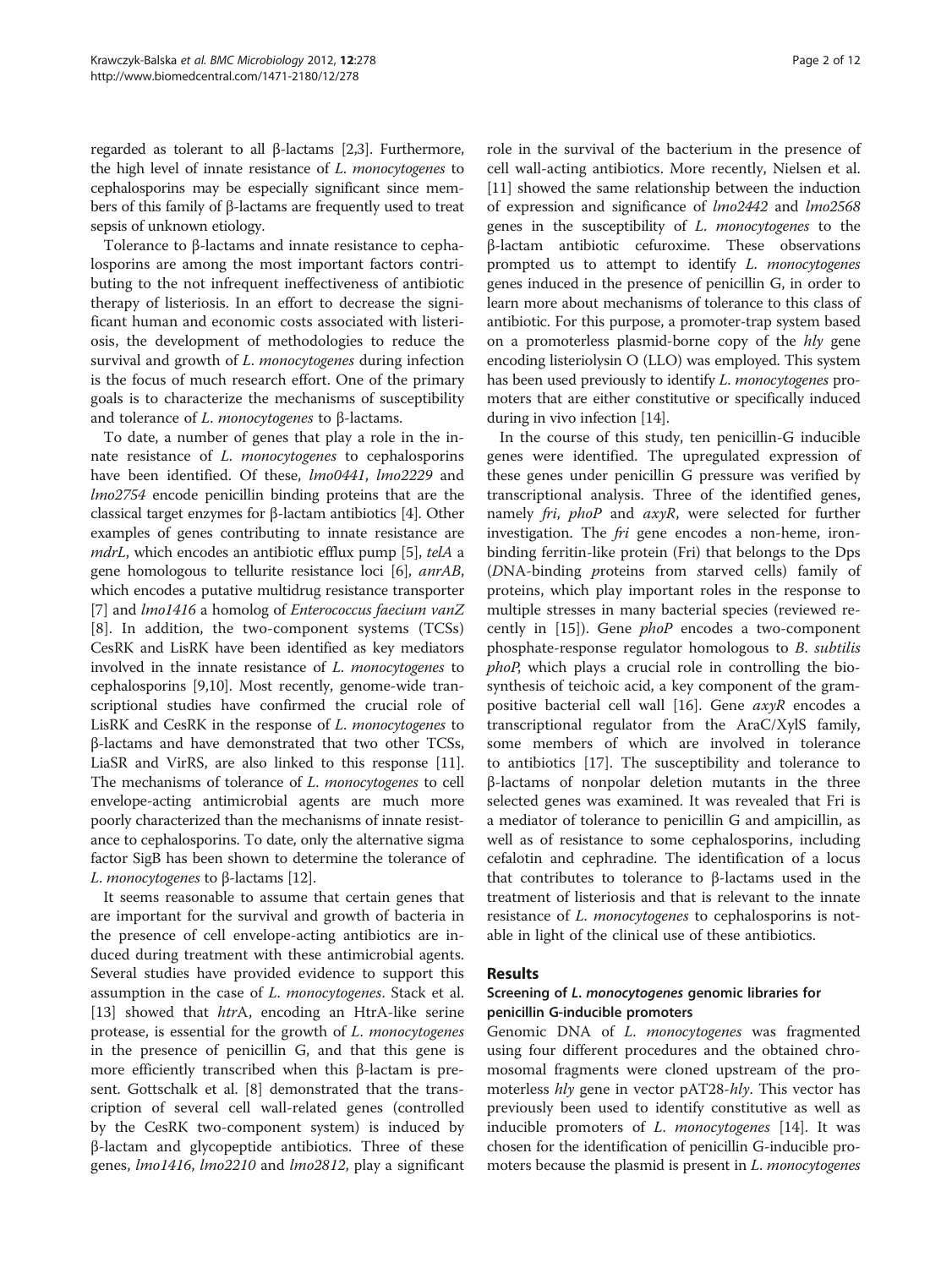| Hemolytic activity <sup><i>a</i></sup> |                              |                             |                 |                              |                              |                  |                              |                              |                   |
|----------------------------------------|------------------------------|-----------------------------|-----------------|------------------------------|------------------------------|------------------|------------------------------|------------------------------|-------------------|
| <b>Strain</b>                          | $15^b$                       | $18^{\circ}$                | 37 <sup>c</sup> | 41°                          | $195^d$                      | 198 <sup>c</sup> | 199 <sup>c</sup>             | 201 <sup>c</sup>             | 203 <sup>d</sup>  |
| K                                      | $10.2 \pm 2.6$               | $8.7 \pm 1.6$               | $13.2 \pm 3.8$  | $20.7 \pm 2.5$               | $30.8 \pm 1.2$               | $20.3 \pm 1.4$   | $12.2 \pm 0.6$               | $21.5 \pm 1.3$               | $19.6 \pm 1.1$    |
| PenG                                   | $20.4 \pm 1.9$ <sup>**</sup> | $13.3 \pm 0.3$ <sup>*</sup> | $32.5 \pm 4.5$  | $36.1 \pm 1.9$ <sup>**</sup> | $54.8 \pm 1.8$ <sup>**</sup> | $29.5 + 1.7$     | $33.9 \pm 1.6$ <sup>**</sup> | $28.5 \pm 1.7$ <sup>**</sup> | $55.5 + 3.4^{**}$ |

Table 1 Expression of promoter-hly fusions in response to the addition of penicillin G as determined by a hemolytic activity assay

 $a$  The hemolytic activity was measured for selected strains carrying promoter-hly fusions grown for 2 h in the presence (PenG) or absence (K) of penicillin G (0.03 μg/ml), using <sup>b</sup>0.5%, <sup>c</sup>1% or <sup>d</sup>2% suspensions of SRBC. The results are the average of three independent experiments, each performed in triplicate ± the standard deviation. Asterisks indicate significant differences according to Student's t test ( $\check{i}$ ,  $P$  < 0.05;  $^{**}$ ,  $P$  < 0.01).

at high copy number, which permits the selection of even relatively weak promoters driving hly expression. Penicillin G was selected for this study because it is widely used as the antibiotic of choice for the treatment of listerial infections [[2](#page-10-0)]. The four genomic libraries were introduced into L. monocytogenes EGDΔhly by electroporation and transformed strains in which putative promoters were trapped upstream of hly, were identified by the creation of hemolytic zones on blood agar plates. To determine whether expression was induced by penicillin G, the strains were replica plated on blood agar plates with or without this antibiotic. Penicillin G was used at a concentration (0.03 μg/ml) that permitted the growth of  $L.$  monocytogenes EGD even under prolonged incubation, but which exerted a deleterious effect on the bacteria, as evidenced by a reduced growth rate and lower cell number compared with cultures without the antibiotic. Strains producing larger hemolytic zones on blood agar plates supplemented with penicillin G were identified. Inducible expression of the promoter-hly fusions in the selected strains in response to the addition of penicillin G was further quantified using a hemolytic activity assay. In the presence of penicillin G a significant increase in hemolytic

activity produced by nine of the selected strains was observed (Table 1).

## Analysis of trapped chromosomal DNA fragments in strains showing penicillin G-inducible hly expression

The chromosomal fragments carrying penicillin Ginducible promoters were sequenced and compared with the L. monocytogenes EGD-e genome. In the case of seven strains, namely 15, 18, 37, 198, 199, 201 and 203 (Table 2), this analysis identified single genes as the source of the trapped chromosomal DNA fragments. In the case of strain 195, the trapped fragment was comprised of sequences originating from two genes, *lmo2095* and lmo2096, both present in the opposite transcriptional orientation to the reporter gene. It was reasoned that the identified promoter might originate from a divergently transcribed gene positioned immediately upstream of the cloned fragment, but examination of the genome sequence showed that the two preceding genes,  $lmo2097$ and lmo2098, are in the same orientation as lmo2095 and lmo2096. Thus, the identified promoter could not direct the expression of any of these genes and for this reason it was excluded from further investigations. In the case of

Table 2 Description of L. monocytogenes chromosomal DNA fragments trapped upstream of the hly gene in strains exhibiting penicillin-G induced hemolysis

| <b>Strain</b> | <b>Cloned fragment</b>                                 |                                                                                                                                                                                                        |  |  |  |
|---------------|--------------------------------------------------------|--------------------------------------------------------------------------------------------------------------------------------------------------------------------------------------------------------|--|--|--|
|               | Localization <sup><i>a</i></sup> [5' $\rightarrow$ 3'] | Comments <sup>b</sup>                                                                                                                                                                                  |  |  |  |
| 15            | 2018205-2016470                                        | 1347-bp fragment of <i>Imo1942</i> , intergenic region (320 bp), <b>68-bp fragment of Imo1941</b>                                                                                                      |  |  |  |
| 18            | 2907708-2906509                                        | 556-bp fragment of <i>lmo2821</i> , intergenic region (131 bp), <b>432-bp fragment of axyR</b>                                                                                                         |  |  |  |
| 37            | 1712064-1710832                                        | 392-bp fragment of <i>lmo1661</i> , intergenic region (404 bp), <b>436-bp fragment of leuS</b>                                                                                                         |  |  |  |
| 41            | 978762-980082                                          | 93-bp fragment of <i>lmo0942</i> , intergenic region (202 bp), gene fri (471 bp), intergenic region (233 bp),<br>gene <i>lmo0944</i> (303 bp), <b>18-bp intergenic region preceding <i>Imo0945</i></b> |  |  |  |
| 195           | 2174937-2175826                                        | 484-bp fragment of <i>Imo2095</i> , intergenic region (20 bp), <b>386-bp fragment of Imo2096</b>                                                                                                       |  |  |  |
| 198           | 1664108-1664654                                        | 362-bp fragment of <i>lmo1621</i> , intergenic region (106 bp), 79-bp fragment of <i>lmo1622</i>                                                                                                       |  |  |  |
| 199           | 2577843-2576921                                        | 147-bp fragment of <i>Imo2502</i> , intergenic region (151 bp), 625-bp fragment of <i>phoP</i>                                                                                                         |  |  |  |
| 201           | 1234555-1233755                                        | 89-bp fragment of Imo1213, intergenic region (31 bp), gene Imo1212 (531 bp), intergenic region (89 bp),<br>60-bp fragment of Imo1211                                                                   |  |  |  |
| 203           | 1093048-1092427                                        | 48-bp fragment of <i>lmo1066</i> , intergenic region (131 bp), <b>442-bp fragment of <i>lmo1065</i></b>                                                                                                |  |  |  |

 $a$  Nucleotide position in genome of L. monocytogenes EGD (Acc. No. NC\_003210) given in the same orientation as the reporter gene.  $^{b}$ Genes/fragments of genes and intergenic region present in the trapped fragments, with the sequence located directly upstream of the 5<sup>1</sup> end of the hly gene marked in bold, while the genes/fragments of genes in the same orientation as this reporter gene are underlined.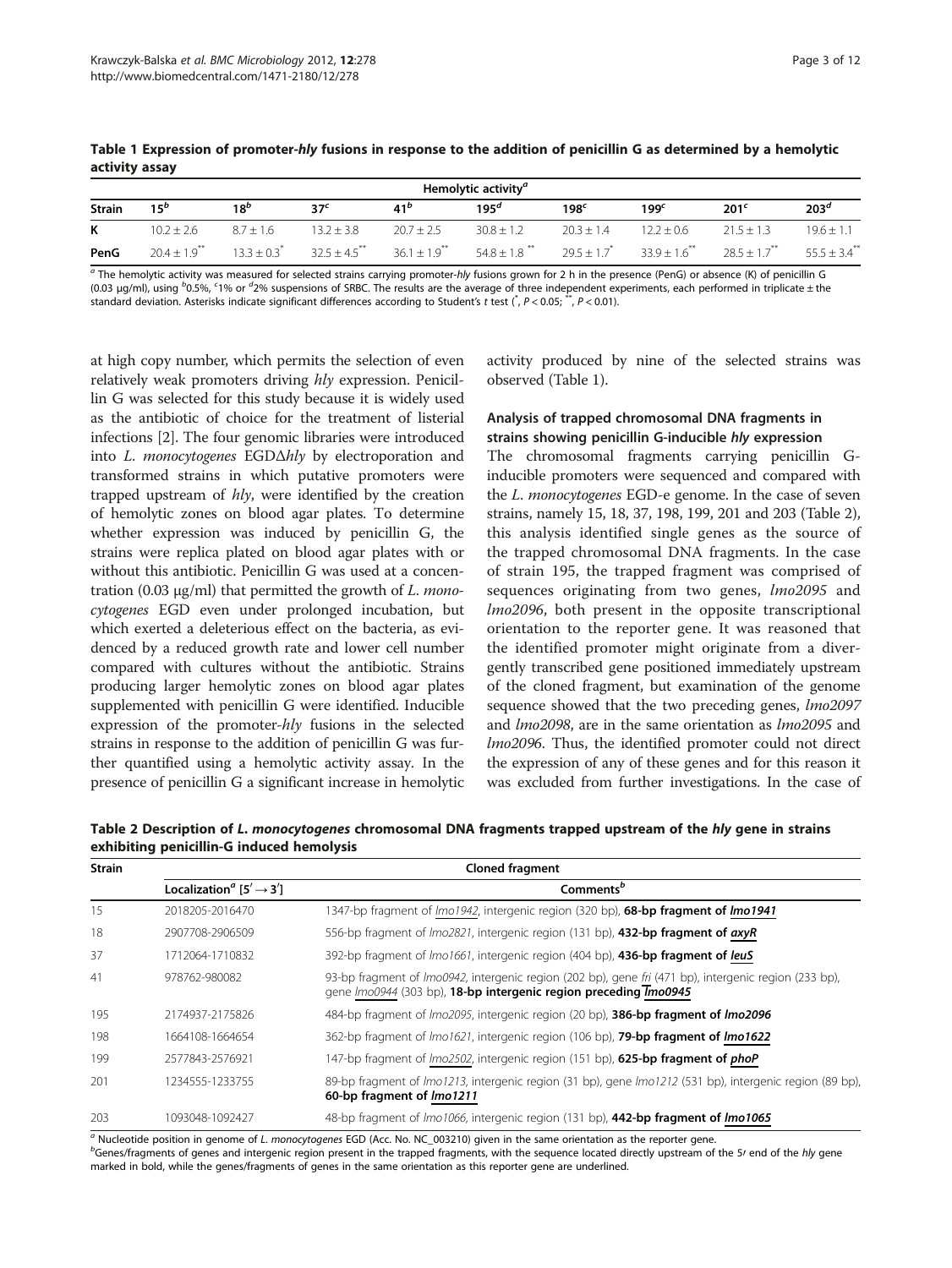strain 41, the trapped chromosomal fragment contained the full sequence of genes lmo0943 (fri) and lmo0944 plus sequences upstream of these genes, as well as a fragment of the sequence preceding gene lmo0945, which is in the same transcriptional orientation. Thus, on the basis of simple sequence analysis it was not possible to identify which promoter was directing *hly* expression in this strain. In an attempt to clarify this situation, the possible cotranscription of fri, lmo0944 and lmo0945 was examined by RT-PCR. The three anticipated PCR products were amplified from cDNA generated by reverse transcription using primers specific for genes lmo0945 and lmo0944, which demonstrated that fri, lmo0944 and lmo0945 are cotranscribed in both non-stressed cells and in cells grown under penicillin G pressure (Figure 1). Consequently, each of these genes was analyzed further.





The genes whose promoters were identified as responsible for increased hly expression in the presence of penicillin G were further characterized (Table [3\)](#page-4-0) and four of them were found to have established functions. Gene phoP encodes a transcriptional regulator of the two-component system PhoPR, fri encodes a non-heme iron-binding ferritin involved in adaptation to atypical conditions, leuS encodes a leucyl-tRNA synthetase engaged in protein synthesis, and  $axyR$  encodes a putative transcriptional regulator with homology to AraC/XylS regulators. The functions of the proteins encoded by the six other identified penicillin G-inducible genes are unknown, but some predictions could be made on the basis of their homology to proteins with putative functions and/or the presence of domains possessing a specific function. Proteins Lmo1941 and Lmo0945 possess putative signal sequences and thus could represent surface proteins of L. monocytogenes. Lmo0945 shows homology to the C-terminal region of the DNA binding and competence protein ComEC as well as ComEA of B. subtilis (with E values of 5e-29 and 2e-06, respectively). In the case of the four other putative proteins, three are homologs of proteins in B. subtilis: Lmo0944 exhibits similarity to the YneR protein  $(E \text{ value } 6e-18)$ , Lmo1622 shares homology with the YXKO protein  $(E$  value 4e-21), and Lmo1065 is homologous to protein YktB (E value 2e-37). The other protein, Lmo1211 is highly similar to hypothetical bacterial proteins of unknown function.

# Transcriptional analysis of the identified genes in the presence of penicillin G

To verify penicillin G-inducible expression of the identified genes in wild-type L. monocytogenes EGD, transcriptional analysis in non-stressed cells and in cells growing under penicillin G pressure was performed, and their relative expression levels were quantified (Figure [2](#page-4-0)). This analysis confirmed that the annotated genes downstream of the captured DNA in each clone were indeed upregulated in response to the presence of penicillin G, thus validating the results obtained with the *hly* reporter system. In addition, the transcriptional analysis also demonstrated that the genes identified on the basis of elevated reporter gene expression in the presence of penicillin G during the stationary phase of growth, were also induced by this antibiotic in the exponential phase of growth.

# Antimicrobial susceptibility of L. monocytogenes Δfri, ΔphoP and ΔaxyR mutant strains

To investigate whether any of the identified genes play a role in the susceptibility of L. monocytogenes to βlactams, three of them, namely  $fri$ ,  $phoP$  and  $axyR$ , were selected for further study. The  $\Delta f$ ri mutant was con-structed in a previous study [\[18](#page-10-0)], while the  $\Delta phoP$  and ΔaxyR mutants were created using the temperature-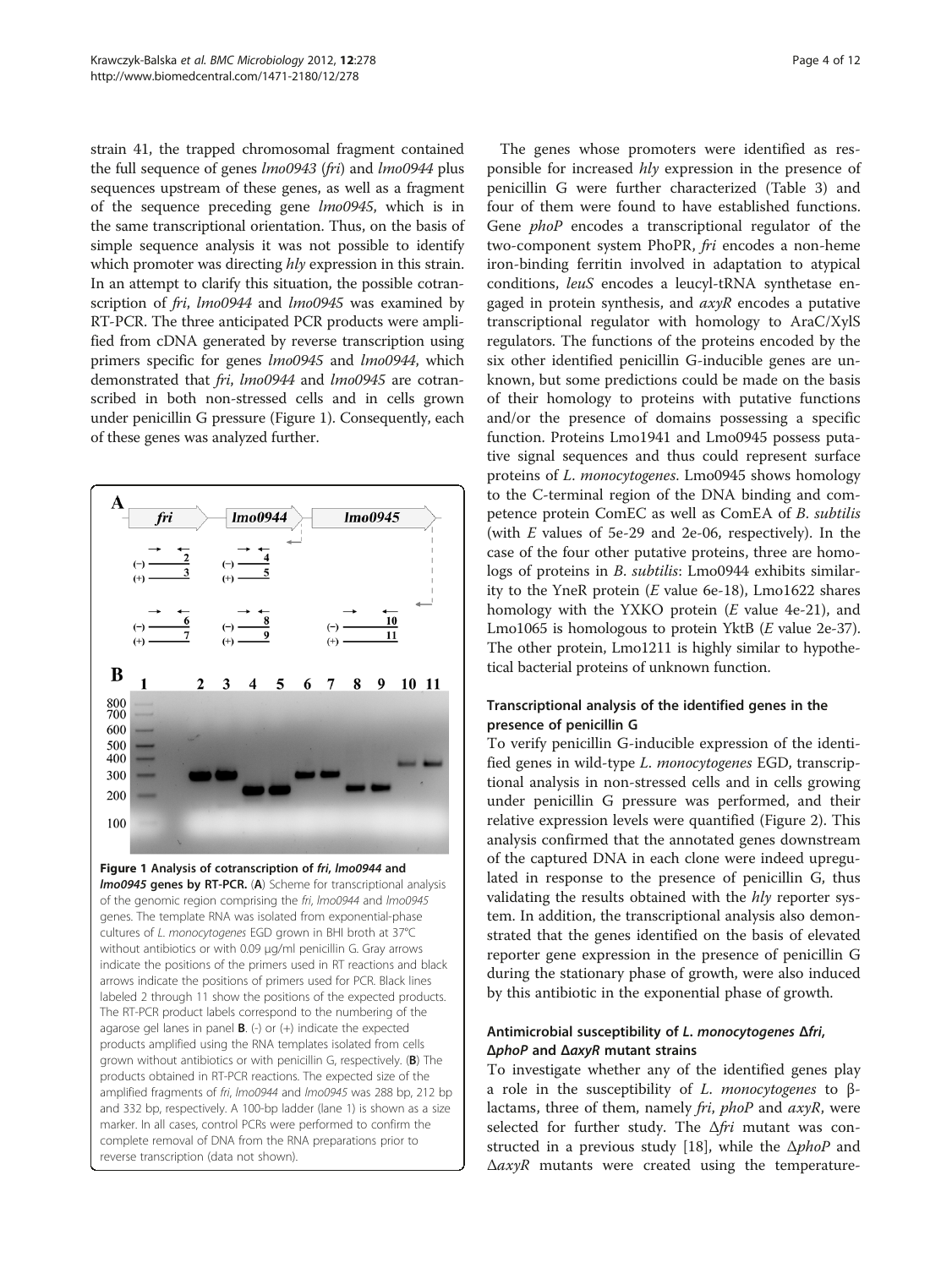| <b>Strain</b> | Gene                 | Comments on encoded protein <sup>a</sup>                                                                                                | Function of encoded protein <sup>b</sup>      |
|---------------|----------------------|-----------------------------------------------------------------------------------------------------------------------------------------|-----------------------------------------------|
| 15            | Imo1941              | Contains a LysM domain                                                                                                                  | Unknown                                       |
| 18            | $Imo2820$ ( $axyR$ ) | Contains a conserved helix-turn-helix DNA-binding domain<br>(HTH AraC) and a B-D-xylosidase domain (XynB)                               | Putative transcriptional regulator            |
| 37            | lmo1660 (leuS)       | Contains two catalytic core domains of leucyl tRNA synthetase<br>Leucyl-tRNA synthetase<br>(LeuRS core) and an anticodon-binding domain |                                               |
| 41            | lmo0943 (fri)        | Contains a DNA protecting under starvation domain (DPS)                                                                                 | Non-heme iron-binding ferritin                |
|               | Im <sub>0944</sub>   | Contains a domain found in a family of proteins involved in<br>iron-sulfur cluster biosynthesis (Fe-S biosyn)                           | Unknown                                       |
|               | lmo0945              | Contains a metallo-beta-lactamase domain (Lactamase_B)                                                                                  | Unknown                                       |
| 198           | Imo1622              | Contains a YXKO-related domain, belongs to the ribokinase-like superfamily                                                              | Unknown                                       |
| 199           | $Imo2501$ ( $phoP$ ) | Contains a CheY-like receiver domain and a winged-helix DNA-binding domain                                                              | Two-component response<br>phosphate regulator |
| 201           | Imo1211              | Contains a bacterial domain of unknown function (DUF606)                                                                                | Unknown                                       |
| 203           | lmo1065              | Contains a bacterial domain of unknown function (DUF1054)                                                                               | Unknown                                       |

<span id="page-4-0"></span>Table 3 Penicillin G-inducible genes of L. monocytogenes identified using the pAT28-hly promoter-trap system

<sup>a</sup> Based on data available from the NCBI [\(http://www.ncbi.nlm.nih.gov/](http://www.ncbi.nlm.nih.gov/)).<br><sup>b</sup> Functions are based on annotations provided by the ListiList ([http://genolist.pasteur.fr/ListiList/\)](http://genolist.pasteur.fr/ListiList/).

sensitive shuttle vector pMAD via double-crossover homologous recombination. Prior to detailed investigations, the growth rates of the mutants and the parent strain in BHI broth at 37°C were compared, but no differences were observed (data not shown). To determine whether disruption of the *phoP*, *axyR* and *fri* genes affected the susceptibility of L. monocytogenes to penicillin G and ampicillin – the antibiotics of choice for the treatment of listerial infections [[2\]](#page-10-0) – MIC values were determined for the mutants, as was their ability to grow and survive in the presence of sublethal and lethal concentrations of these β-lactams, respectively. The absence of *phoP*, axyR or fri expression had no effect on the MICs of penicillin G and ampicillin, which were identical for all strains  $(0.125 \text{ µg/ml}$  and  $0.25 \text{ µg/ml}$ , respectively). However, when the ability of the mutants to grow in a sublethal concentration of penicillin G was examined, the  $\Delta phoP$  and  $\Delta axyR$  mutants were found to grow slightly faster than the wild type, whereas the growth of Δfri was impaired (Figure [3A\)](#page-5-0). The same pattern of growth was observed with a sublethal concentration of ampicillin (data not shown). The tolerance assay



phase cultures of L. monocytogenes EGD grown in BHI broth at 37°C without antibiotics (right) or in the presence of penicillin G at a concentration of 0.09 μg/ml for 30 min (left). The RNA was used as the template in RT reactions with p(dN)6 random primers and the obtained cDNAs were then used in PCRs with a panel of gene-specific primer pairs. All PCRs were performed three times using cDNAs transcribed from three separate RNA preparations, with similar results. In all cases, control PCRs were performed to confirm the complete removal of DNA from the RNA preparations prior to reverse transcription (data not shown). The RT-PCR products were quantified by measuring the level of band fluorescence using ImageQuant software and these values were normalized to those of a 16S rRNA gene fragment amplified in control reactions. The numbers given are the relative amounts of the RT-PCR products obtained for the studied genes using a template of total RNA isolated from wild-type L. monocytogenes EGD grown in the presence of penicillin G in comparison with the corresponding amounts for this strain grown without antibiotics. Asterisks indicate significant differences according to Student's t test (\*,  $P < 0.05$ ; \*\*,  $P < 0.01$ ).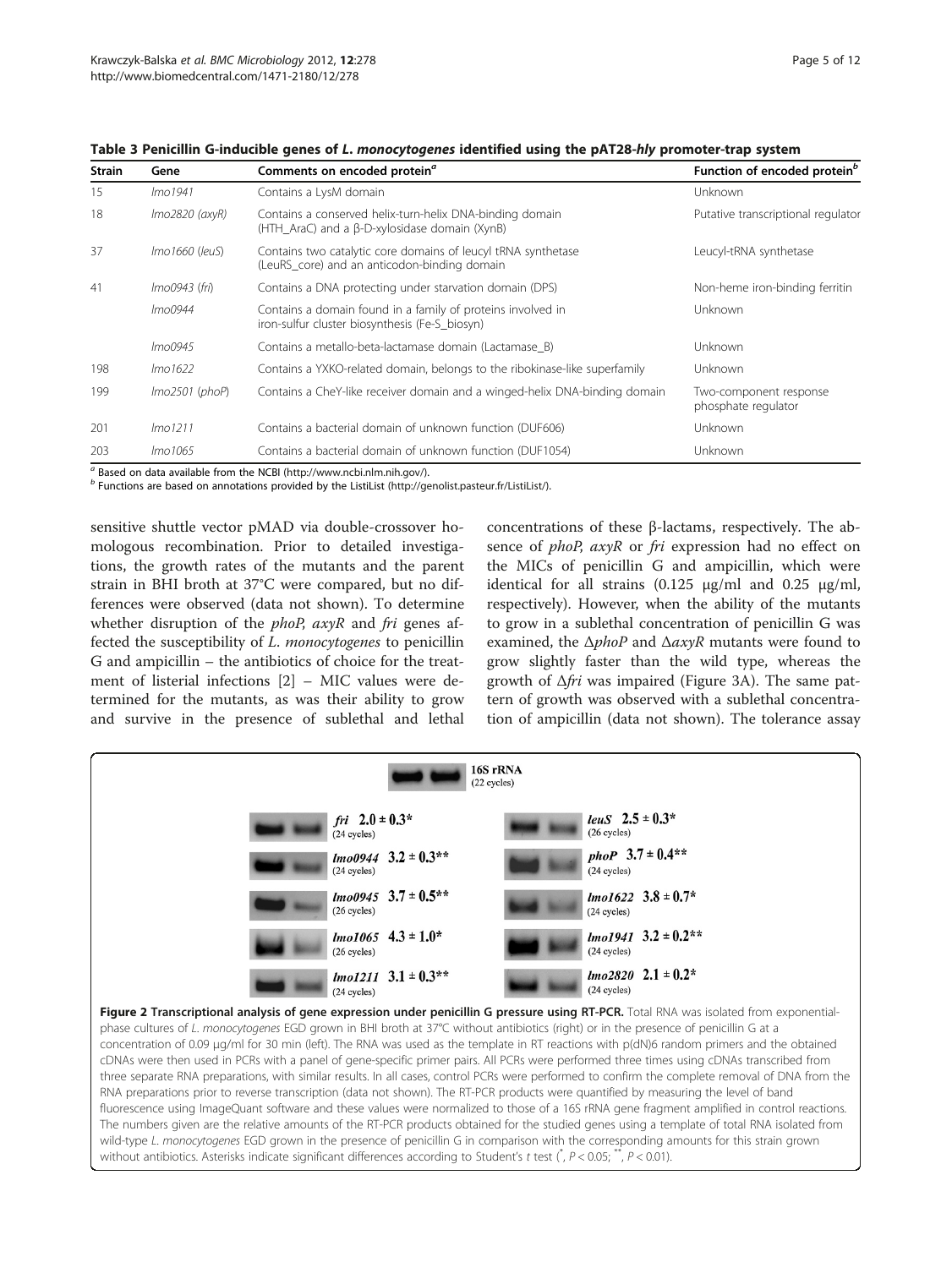revealed that the ability of the ΔphoP and ΔaxyR muexperiments are plotted and the error bars represent the standard deviation.

tants to survive in the presence of a lethal concentration of penicillin G was no different to that of the wild type, whereas the tolerance of  $\Delta f$ *i* was significantly impaired since viable cells of this mutant strain could not be recovered after prolonged exposure to penicillin G (Figure 3B). The same pattern of tolerance of the strains to ampicillin was observed (data not shown). To determine whether phoP, axyR or fri play a role in the susceptibility to L. monocytogenes to β-lactams other than penicillin G and ampicillin, the wild-type strain and the three mutants were tested in an antibiotic disk assay with cephalosporin, monobactam and carbapenem disks. This assay did not reveal any significant alterations in the resistance of L. monocytogenes to these antibiotics caused by the lack of functional *phoP* or *axyR* genes, but significantly greater zones of growth inhibition were observed for the fri mutant with the antibiotics cefalotin and cephradine (data not shown). The MICs of these specific cephalosporin antibiotics were then determined for L. monocytogenes EGD and the Δfri mutant. In confirmation of the antibiotic disk assay result, the MIC of cefalotin for EGD and  $Δfri$  was 2 μg/ml and 1 μg/ml, respectively, whereas the MIC of cephradine for EGD and  $Δ$ *fri* was 64 μg/ml and 32 μg/ml, respectively. Thus, interruption of the fri gene caused a 2-fold increase in the sensitivity of L. monocytogenes to these cephalosporins.

#### **Discussion**

In this study, we attempted to identify penicillin Ginducible genes of *L. monocytogenes*, some of which might be essential for the survival and growth of this bacterium in the presence of cell wall-acting antibiotics. A promoter trap system was used to identify nine strains showing significantly increased expression of a reporter gene (hly) in the presence of penicillin G. In one case (strain 195), the predicted polarity of transcription was opposite to that of hly. The cloned sequence corresponded to fragments of the genes lmo2095 and lmo2096, both of which are involved in the metabolism of carbohydrates. A recent study examining the transcription of the entire genome of L. monocytogenes has shown that the identified promoter drives the transcription of a long antisense RNA with no known physiological role [[19\]](#page-10-0).

Analysis of the chromosomal DNA fragments trapped in the other strains permitted the identification of ten penicillin G-inducible genes. Increased expression of the identified genes in the presence of penicillin G was further confirmed by transcriptional analysis. The transcription of seven of the identified genes, namely *lmo1065*, *lmo1211*, lmo1622, leuS, lmo1941, phoP and axyR, appeared to be upregulated in response to this stress in a growth phaseindependent manner, since they were initially identified in the stationary phase of growth and subsequently their elevated expression was also observed in exponentially growing cells. On the basis of the initial promoter trap system results it was difficult to determine whether the genes fri, lmo0944 and lmo0945, or only one or two of them, show increased expression under penicillin G pressure in the stationary phase of growth. However all three of these genes were definitely transcriptionally upregulated in response to this stress in the exponential phase of growth.



<span id="page-5-0"></span> $\mathbf{A}$  1.2

 $\mathbf{1}$ 

 $0.8$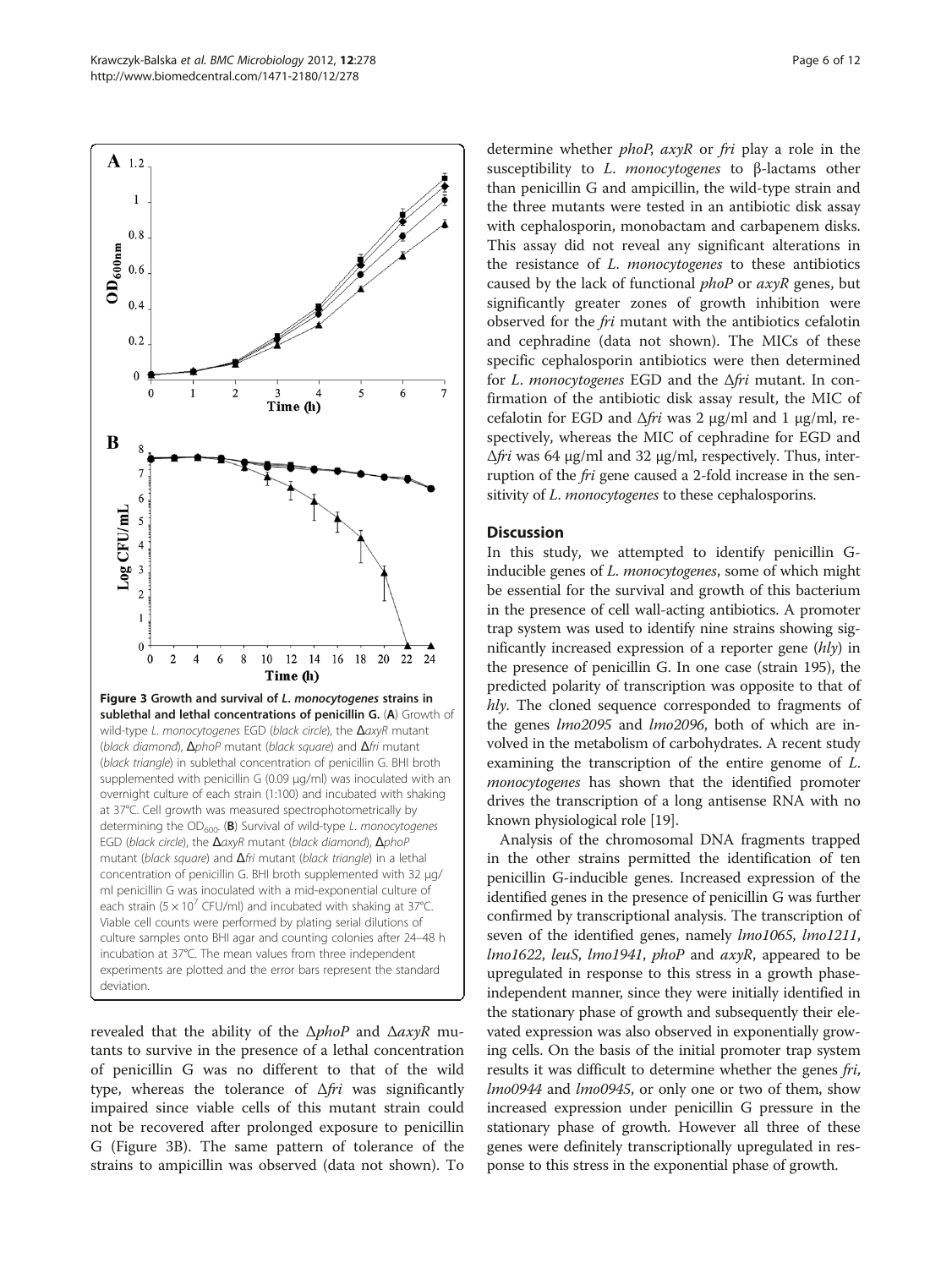The functions of the proteins encoded by six of the identified genes are unknown, but four have established functions. One of them, fri, encodes a ferritin-like protein which belongs to the Dps family. Previously, this listerial ferritin was shown to contribute to virulence and to play a role in protection against multiple stresses [[18,20](#page-10-0)]. The expression of the  $fri$  gene is known to be upregulated in a  $\sigma^{\rm B}$ -dependent manner [\[21\]](#page-10-0). Interestingly, SigB was found to determine the tolerance of L. monocytogenes to cell envelope-acting antimicrobial agents [\[12](#page-10-0)], and in a  $\Delta fri$  mutant strain, overexpression of an anti-sigma B factor, RsbW, was observed [[20\]](#page-10-0), which strongly suggests possible modulation of SigB activity by ferritin. Gene phoP, a member of the phosphate starvation two-component regulatory system PhoP-PhoR is involved in the regulation of alkaline phosphatase genes in response to environmental signals. In *B. subtilis*, it has been shown that the PhoP-PhoR system is also involved in controlling the biosynthesis of teichoic acid, a key component of the cell walls of gram-positive bacteria [\[16](#page-10-0)]. More recently, it was found that a lack of *phoR* in *L. monocytogenes* results in altered tolerance to ethanol stress. This observation suggests that the listerial PhoP-PhoR system is involved in regulating the composition of the cell wall [[22](#page-10-0)]. Gene axyR encodes a putative bimodular protein with an N-terminal region containing a conserved HTH domain required for transcriptional regulation by AraC/XylS regulators at targeted promoters [\[17\]](#page-10-0). Some members of the AraC/XylS family are involved in tolerance to antibiotics and others regulate virulence genes. It has been hypothesized that AxyR regulates the expression of the L. monocytogenes virulence factor InlJ during in vivo infection [[23](#page-10-0)], and the contribution of this protein to virulence is in line with the observed upregulation of axyR expression during in vitro infection [\[24](#page-10-0)]. Taking into account the strong indications of their potential role in the response of L. monocytogenes to β-lactam pressure, these three genes were selected for further study.

Analysis of ΔaxyR and ΔphoP mutant strains revealed that the absence of these gene products had no effect on the MIC values and ability of L. monocytogenes to survive in the presence of a lethal dose of β-lactams, indicating that these proteins do not play a significant role in the susceptibility and tolerance of this bacterium to these antibiotics. The only difference between these mutant strains and the wild-type was their slightly faster growth in the presence of sublethal concentrations of penicillin G and ampicillin. Under these conditions, cells normally sense damage to the cell wall and respond by significantly reducing their growth rate. We assume, therefore, that the regulators PhoP and AxyR are involved in transmitting signals to adjust the rate of growth under these adverse conditions.

The experiments examining the role of listerial ferritin in the sensitivity and tolerance of L. monocytogenes to β-lactams produced interesting results. The tolerance of the  $\Delta f$ ri mutant to penicillin G and ampicillin was found to be dramatically lower than that of the wild-type strain. The recent study of Kohanski et al. [\[25\]](#page-10-0) indicated that there is a strong correlation between the ability of bacteria to survive antibiotic action and the level of hydroxyl radicals in antibiotic-treated cells. Efficient killing of bacteria was observed for those antibiotics that cause increased cellular production of  $H_2O_2$ , which is the end product of an oxidative damage cellular death pathway involving stimulation of the Fenton reaction [\[25](#page-10-0)]. On the other hand, Dps proteins are iron-binding and storage proteins that protect cells from oxidative damage by removing excess ferrous ions from the cytosol, making them unavailable for participation in the Fenton reaction [[26\]](#page-10-0). Therefore, it is likely that the impaired β-lactam tolerance of L. monocytogenes lacking the Dps protein Fri results from its inability to prevent the cellular production of hydroxyl radicals. This hypothesis is supported by a recent study which showed that a Dps protein protects Salmonella enterica from the Fenton-mediated killing mechanism of bactericidal antibiotics [[27\]](#page-10-0). It is noteworthy that the Δfri mutant strain also exhibited increased sensitivity to some cephalosporins – antibiotics to which L. monocytogenes shows high innate resistance – that are often used as the first choice when treating infections of unknown etiology.

Interestingly, transcriptional analysis demonstrated that two of the identified penicillin G-inducible genes, lmo0944 and *lmo0945*, are cotranscribed with *fri*. This is the first evidence that a gene encoding a Dps protein is transcribed together with downstream genes. As mentioned above, the role of Fri in the stress response and virulence is well established, but the functions of Lmo0944 and Lmo0945 and their potential roles in these processes in L. *monocyto*genes are currently unknown and will be the subject of future studies. Similarly, further research effort is required in order to clarify the potential role of the other identified penicillin G-inducible genes in tolerance and/or susceptibility of L. *monocytogenes* to β-lactam antibiotics.

#### Conclusions

Disease outbreaks caused by *L. monocytogenes-contami*nated foods and the serious illnesses and fatalities that occur in susceptible individuals highlight the importance of understanding the mechanisms that enable this bacterium to survive antibiotic therapy. The present study resulted in the identification of ten penicillin G-inducible genes of L. monocytogenes. In-depth examination of the contribution of three of the identified genes, namely *fri, phoP* and  $axyR$ , to the susceptibility and tolerance of L. monocytogenes to β-lactams indicated that the regulators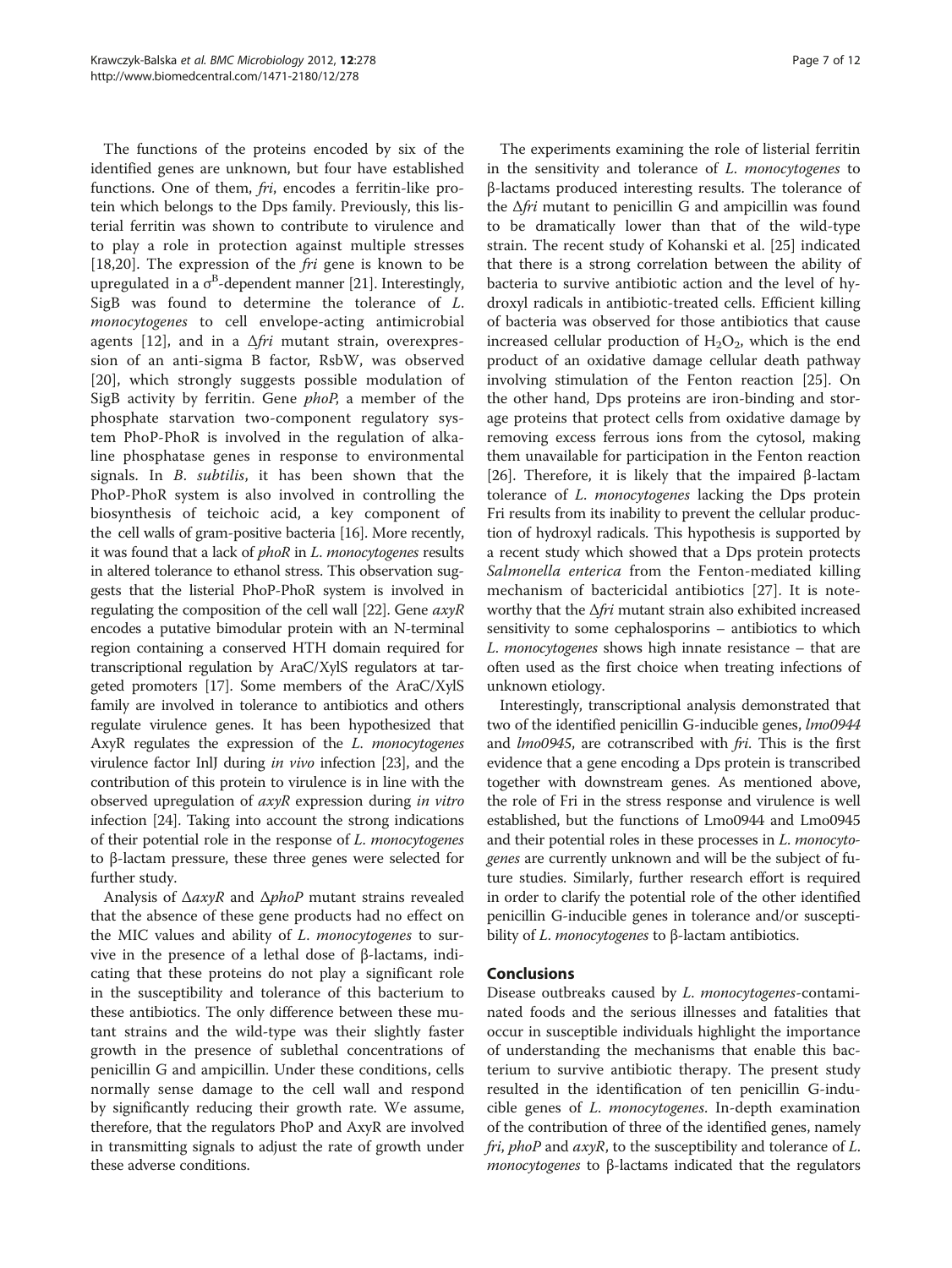<span id="page-7-0"></span>PhoP and AxyR do not play a significant role in these reactions. However, these proteins are probably involved in transmitting signals to adjust the rate of growth of L. monocytogenes under β-lactam pressure. The most important finding of this research is that the ferritin-like protein Fri contributes to L. monocytogenes tolerance of the β-lactam antibiotics penicillin G and ampicillin – the current drugs of choice for the treatment of listeriosis – as well as to the high innate resistance of this bacterium to some cephalosporins. It is therefore possible that the functions of Fri are essential for the survival of L. monocytogenes in the clinical setting. In light of the key role of L. monocytogenes Fri, both in the response to multiple stresses and during infection in vivo, it may represent an attractive target for the development of improved control and treatment strategies for this important pathogen.

#### **Mathods**

#### Bacterial strains, media, plasmids and DNA techniques

Escherichia coli strain DH5α used in cloning experiments was grown on Luria-Bertani medium. The L. monocytogenes EGD (serotype 1/2a) wild-type strain was kindly provided by S.J. Foster, University of Sheffield, United Kingdom. Isogenic EGDΔhly, EGDΔphoP and EGDΔaxyR deletion mutants were constructed in this study (described in detail below), while the isogenic  $EGD\Delta fri$  deletion mutant was a generous gift from Hanne Ingmer, Royal Veterinary and Agricultural University, Denmark. L. monocytogenes strains were grown in brain heart infusion (BHI) broth medium (Oxoid). L. monocytogenes EGD and EGDΔhly strains were transformed with different recombinant plasmids by electroporation as described previously [[28](#page-11-0)]. Antibiotics were added to growth media at the following concentrations: ampicillin, 100 μg/ml; chloramphenicol, 10 μg/ml; erythromycin, 5 μg/ml; penicillin G, 0.03 or 0.09 μg/ml; and spectinomycin (SPC), 60 μg/ml. The isolation of chromosomal and plasmid DNA, restriction enzyme analysis, and PCR were performed according to standard protocols [[29](#page-11-0)]. PCR and RT-PCR primers used in this study are listed in Table 4.

#### Construction and analysis of L. monocytogenes genomic libraries

Two ~400-bp DNA fragments flanking the L. *monocyto*genes hly gene were amplified by PCR using strain EGD chromosomal DNA as the template. The primers used to amplify the  $hly 5'$  flanking fragment were llo-1 and llo-2, and those for the  $3'$  fragment were llo-3 and llo-4. The amplified  $5'$  and  $3'$  fragments were ligated by PCR using primers llo-1 and llo-4, and following digestion with KpnI and XbaI, the product was cloned into the corresponding restriction sites of the thermosensitive plasmid pKSV7 [[30](#page-11-0)], yielding pKSV7Δhly. This plasmid was introduced into L. monocytogenes EGD by electroporation and

Table 4 Primers used in this study

| Primer                | Sequence $[5' \rightarrow 3']$               |
|-----------------------|----------------------------------------------|
| 16S RNA- $F^a$        | TTAGCTAGTTGGTAGGGT                           |
| 16S RNA- $B^a$        | AATCCGGACAACGCTTGC                           |
| 0943Fab               | CATTGGTATATGAGAGGCCAC                        |
| $0943R^{ab}$          | CATTGTCGCCTTCTTTGTCAG                        |
| 0944 $F^{ab}$         | ATGGTTTCATGATGAGTTTGATGT                     |
| 0944R2 <sup>b</sup>   | ATTTTCCAGTCGTGGTCTTTG                        |
| 0944Rac               | TCCGTTTTTGGTTCATAGTCG                        |
| 0945F <sup>ab</sup>   | CCGCACGCAGACCATATTG                          |
| 0945R2 <sup>b</sup>   | <b>ATTGGCACCGCTATCTACC</b>                   |
| 0945Rac               | CTGGTTGGATGTGGACGATC                         |
| $1065F^a$             | <b>GCTTGAAGCACGCATGACC</b>                   |
| $1065R^a$             | GCCGTCATGCACAGGATAC                          |
| $1211F^a$             | CAGGTTTGTTAGCTGGGATG                         |
| 1211R <sup>a</sup>    | ACGCCAAGTAGACGTTCGA                          |
| $1622F^a$             | TAGCGTCAACCGTCCTGCT                          |
| $1622R^a$             | ATCTCCCATACCGCCAGTG                          |
| $1660F^a$             | TACCGCGTACGCAGATCG                           |
| $1660R^a$             | <b>GAATCAACACGTAGTCCGC</b>                   |
| $1941F^a$             | CCGGCTGATTATGACATGAG                         |
| $1941R^a$             | TGCTTTCTCGGCAGCAGC                           |
| 2501F <sup>a</sup>    | GTGGTGACAGCTGAAGATG                          |
| 2501R <sup>a</sup>    | GTGGTGACAGCTGAAGATG                          |
| $2820F^a$             | GCCTTGTCGCTTCGTGTG                           |
| 2820R <sup>a</sup>    | ACTAAGACAACGGGCAGTC                          |
| $l$ lo-1 <sup>d</sup> | CGGGTACCAGGTAGAGCGGACATCCATTG                |
| $I$ lo-2 $e$          | GTTTTAGGATCCCCCGGGGGGTTTCACTCTCCTTCTAC       |
| $I$ lo-3              | CCCGGGGGATCCTAAAACCGCTTAACACACACG            |
| $I$ lo-4 $\ell$       | GCGTCTAGATTCTTCCCCGACAGAATCTGC               |
| phoP-19               | CA <b>GGATCC</b> AGTTTTGGGTGCTCGTGC          |
| phoP-2 <sup>h</sup>   | <b>TCGAATTCCTATCTACCATCTTCAGCTGTCAC</b>      |
| phoP-3 <sup>h</sup>   | <b>TCGAATTC</b> GGACTTGAACTTGGAGCAG          |
| phoP-4 <sup>i</sup>   | CGTCCATGGTTACGTTCTCCATTTTATAACCG             |
| axyR-1 $9$            | CAGGATCCGGTAGCGATTAATTTTCACGAC               |
| axyR-2 $^h$           | TC <b>GAATTC</b> CTAATCATTGACTTCTTTCCTAGCAGA |
| axyR-3 $^h$           | TCGAATTCCTTATGCTAGTGAACTGGAATAC              |
| axyR-4 <sup>i</sup>   | CTCCCATGGCCGTAATCGTCTCATCGCTC                |
| $Hly-1$ <sup>g</sup>  | GCG <b>GGATCC</b> TGTAGAAGGAGAGTGAAACCCATG   |
| $Hly-2$               | GCG <b>GTCGAC</b> ACAATTATTCGATTGGATTATCTAC  |
| seq-1                 | CAGGAAACAGCTATGACCATG                        |
| seq-2                 | ACTAATATAAGTGTAATAAAAACTAGCAT                |

 $a$  Primers used for analysis of gene expression under stress conditions.  $<sup>b</sup>$  Primers used for PCR in cotranscription analysis.</sup>

 $\epsilon$  Primer used for reverse transcription in cotranscription analysis.

 $e$ <sup>e</sup> The underlined sequence is an overhang complementary to primer llo-3.

 $f$  The sequence in boldface type is the XbaI restriction enzyme site.

 $<sup>g</sup>$  The sequence in boldface type is the BamHI restriction enzyme site.</sup>

 $^h$  The sequence in boldface type is the EcoRI restriction enzyme site.  $i$  The sequence in boldface type is the Ncol restriction enzyme site.

 $j$  The sequence in boldface type is the Sall restriction enzyme site.

 $d$  The sequence in boldface type is the KpnI restriction enzyme site.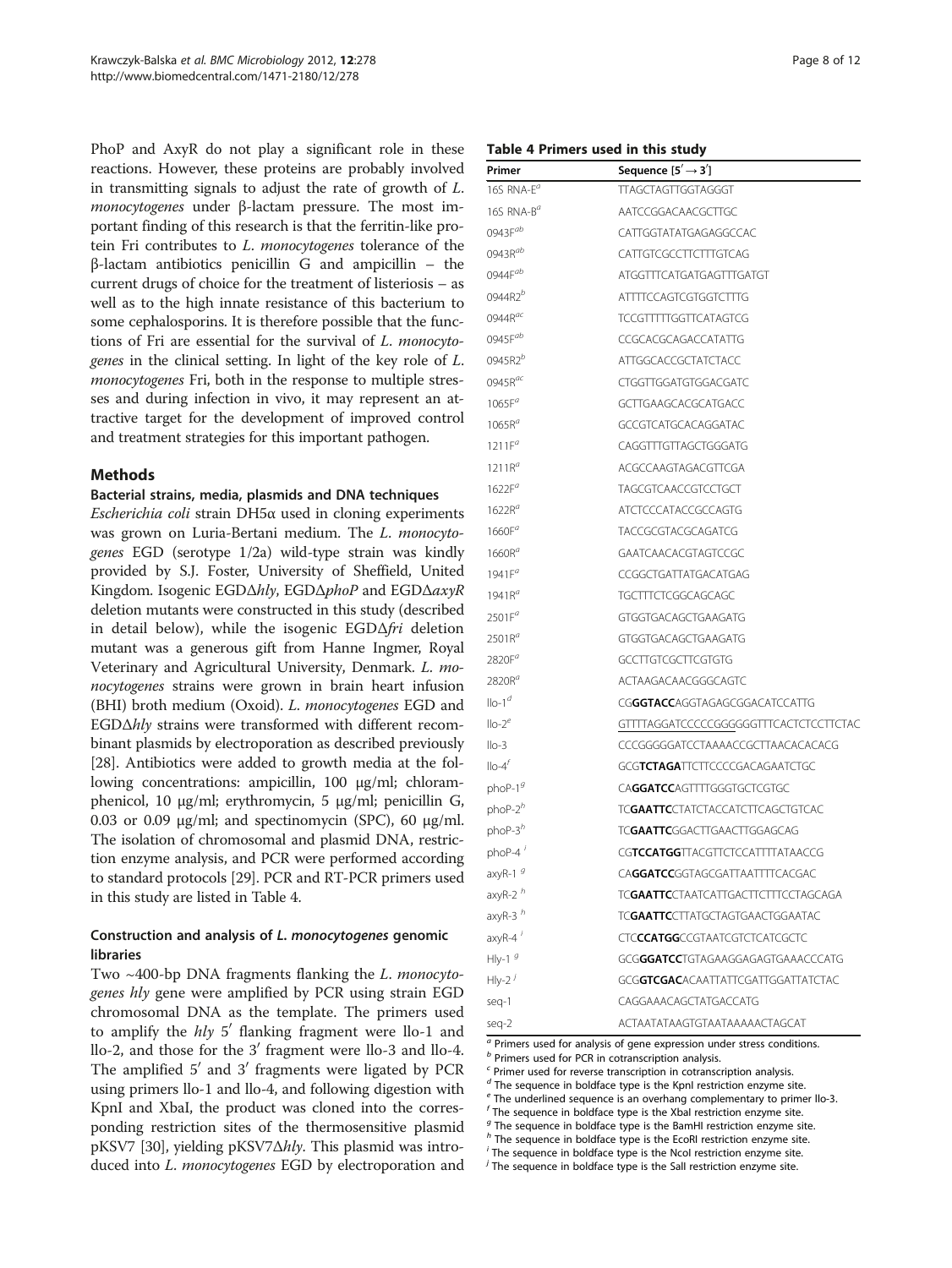gene replacement was performed as described previously [[30](#page-11-0)]. Chloramphenicol-sensitive clones were screened for the presence of the hly deletion by PCR with primers llo-1 and llo-4. A shorter PCR product was amplified from strains that had undergone allelic exchange to introduce the deleted version of the wild-type allele on the chromosome. The *hly* deletion was further verified by DNA sequencing and the absence of a hemolytic phenotype during growth of bacteria on BHI agar medium supplemented with 5% sheep blood.

The *hly* gene preceded by its ribosome binding site was amplified by PCR from strain EGD chromosomal DNA using the primer pair Hly-1 and Hly-2. DNA Polymerase pfu (Fermentas) was used in the PCR. The amplified fragment was digested with BamHI and SalI and cloned using the corresponding restriction sites into the high-copy-number E. coli-gram positive bacteria shuttle vector pAT28 [\[31](#page-11-0)] to produce plasmid pAT28-hly. The hly sequence cloned in pAT28-hly, used for the generation of libraries, was confirmed by DNA sequencing.

Four genomic DNA libraries were constructed in pAT28-hly. Chromosomal DNA from L. monocytogenes EGD was mechanically sheared using a nebulizer according to the manufacturer's instructions (Invitrogen) or was partially digested with restriction endonucleases BsuRI, Bsh1236I or simultaneously with BsuRI and Bsh1236I. In each case, the fragmented DNA was separated by gel electrophoresis and fragments with a size distribution from 500 to 2000 bp were excised from the gel and purified. In the case of the DNA fragments obtained by nebulization, the ends were blunted by treatment with T4 DNA polymerase (Fermentas). All four DNA fragment pools were then cloned into the SmaI site of pAT28-hly using a twostep ligation procedure [\[32\]](#page-11-0). After purification, each plasmid library was introduced into L. monocytogenes strain EGD $\Delta h l y$  by electroporation. The transformants were plated on BHI-SPC agar supplemented with 5% defibrinated sheep blood and penicillin G (0.03 μg/ml), and incubated overnight at 37°C. Approximately  $2.3 \times 10^3$ ,  $1 \times 10^4$ ,  $3 \times$  $10^3$  and  $6.7 \times 10^3$  recombinant *L. monocytogenes* were obtained for the libraries created using DNA fragmented by nebulization, BsuRI, Bsh1236I or simultaneous BsuRI and Bsh1236I digestion, respectively. Among these clones, the frequencies of hemolytic colonies were 0.6%, 1.1%, 2.6% and 0.9%, respectively. The total number of hemolytic clones identified was 259.

All hemolytic clones were replica plated on BHI-SPC agar supplemented with 5% defibrinated sheep blood alone, and on BHI-SPC agar supplemented with 5% defibrinated sheep blood plus penicillin G  $(0.03 \text{ µg/ml})$ . After overnight incubation at 37°C, the diameter of zones of hemolysis created by each clone during growth on plates with and without penicillin G was compared. The clones that showed increased hemolysis in

the presence of this antibiotic were subjected to further analysis.

#### Hemolytic activity assay

L. monocytogenes strains were grown in BHI-SPC medium overnight with shaking at 37°C. The following morning, each culture was diluted 1:20 into fresh medium in duplicate. These cultures were grown at 37°C with aeration to an optical density at 600 nm  $OD_{600}$  of 0.5. At this point, penicillin G was added to a final concentration of 0.03 μg/ ml to one of the duplicate cultures and the incubation was continued for a further 2 hours, when the cells reached early stationary phase. The number of viable bacteria present in both cultures was determined by plating serial dilutions onto BHI-SPC agar and counting the colonies after overnight incubation at 37°C. The hemolytic activity in the supernatants from both cultures was assayed by determining the level of hemoglobin released from sheep red blood cells (SRBC), essentially as described previously [[33](#page-11-0)]. Briefly, a 1 ml sample of culture was centrifuged to pellet the cells and 20 μl of the supernatant was added to 1 ml of PBS (phosphate-buffered saline, pH 5.6) containing SRBC, and this was incubated at 37°C for 30 min. To avoid complete hemolysis, the final amount of SRBC used in the assay was 0.5%, 1% or 2%, and was individually determined for each strain. The reactions were then centrifuged to pellet unlysed cells and the hemoglobin absorbance in the supernatants was measured at 410 nm. Hemolytic activity was expressed as the percentage of complete hemolysis, which was determined by lysing appropriate amounts of SRBC with 1% Triton X-100 per  $10<sup>9</sup>$  bacteria. The presented results are the average of at least three independent experiments, each carried out in triplicate.

#### Sequence analysis

Chromosomal DNA fragments inserted upstream of hly in pAT28-hly derived plasmids were sequenced with the primers seq-1and seq-2. The sequences were compared with the *L. monocytogenes* EGD-e genome using the BLAST program on the NCBI website.

#### Total RNA isolation

For RNA isolation, a culture was inoculated with a single colony of wild-type *L. monocytogenes* EGD and incubated overnight at 37°C. The following morning, the culture was diluted 1:50 into fresh medium in duplicate. These cultures were grown at 37°C with aeration to an OD600 of 0.4. At this point, penicillin G was added to a final concentration of 0.09 μg/ml to one of the duplicate cultures and incubation at 37°C was continued for an additional 30 min. Total RNA was isolated using the hot acid phenol procedure [\[34](#page-11-0)]. Briefly, 1 ml of the separate cultures was centrifuged  $(12,000 \times g$  for 30 s) and the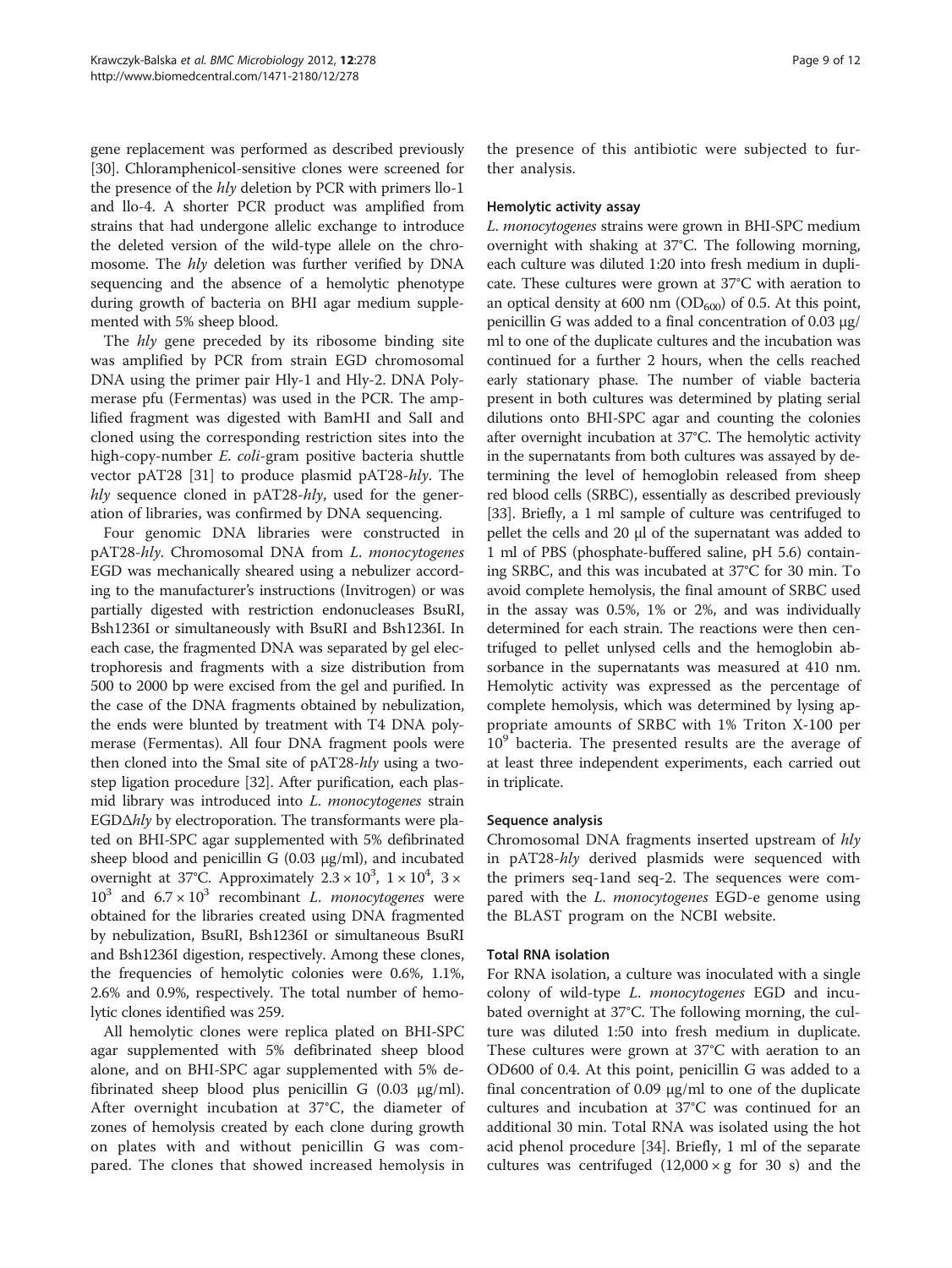cell pellets were immediately resuspended in ice-cold lysis buffer (20 mM sodium acetate, 1 mM EDTA, 1% sodium dodecyl sulfate, pH 5.2). Each cell lysate was added to an equal volume of preheated (65°C) acid phenol-chloroform-isoamyl alcohol with 200 mg of glass beads and placed in a heating block (65°C) for 10 min with frequent vortexing. The suspensions were centrifuged and the aqueous phase was extracted twice with hot acid phenol-chloroform-isoamyl alcohol, followed by single extraction with 100% chloroform and precipitated in ice-cold ethanol for at least 1 h. Nucleic acid precipitates were pelleted by centrifugation  $(14,000 \times g)$  for 15 min), washed with 70% ethanol and resuspended in diethyl pyrocarbonate (DEPC)-treated water. Contaminating DNA was degraded using RNase-free DNase (Fermentas) following the manufacturer's instructions, except that incubation at 37°C was prolonged to 2 h. The concentration and purity of the RNA preparations was then estimated by measuring the  $A_{260}$  and  $A_{280}$  with a NanoDrop ND-1000 spectrophotometer. The RNA quality and integrity was further analyzed by agarose gel electrophoresis. The absence of DNA from RNA preparations was verified by the failure to amplify a 16S rRNA gene fragment in a 30-cycle PCR using 1 μg of RNA as the template. The prepared RNA was stored at −70°C until required for analysis.

#### Transcriptional analysis of the identified genes

To compare the level of transcription of the identified genes in non-stressed cells and in cells growing under penicillin G pressure, reverse transcriptase-PCR (RT-PCR) was performed, essentially as described previously [[35](#page-11-0)]. Briefly, 100 ng of total RNA were converted to cDNA using RevertAid H Minus M-MuLV reverse transcriptase (Fermentas) and p(dN)6 random primers following the manufacturer's instructions. PCRs were performed using one-twentieth of the obtained cDNAs as the template with primers specific for the identified genes and for the 16S rRNA gene (listed in Table [4](#page-7-0)). To permit optimal quantification of PCR products, the reactions were subjected to 16, 22 or 30 thermal cycles before the amplified bands were visualized by agarose gel electrophoresis. The RT-PCR products were quantified by densitometric analysis of DNA bands on gel images using ImageQuant<sup>™</sup> TL software (GE Healthcare, United Kingdom). For cotranscription analysis of the *fri*, *lmo0944* and *lmo0945* genes, reverse transcription was performed using primer 0945R specific for the *lmo0945* gene and primer 0944R specific for the lmo0944 gene. The obtained cDNAs were then used as the template for PCR performed with primers specific for internal fragments of the fri, lmo0944 and lmo0945 genes. The expected sizes of the products were 288 bp, 212 bp and 332 bp for fri, lmo0944 and lmo0945, respectively.

# Construction of L. monocytogenes strains with phoP and axyR deletions

For the construction of in-frame mutants with deletions of phoP and axyR, L. monocytogenes EGD chromosomal DNA was used as the template for the PCR amplification of DNA fragments representing either the  $5'$  end and upstream sequences or the  $3'$  end and downstream sequences of the respective genes. Primer pair phoP-1 and phoP-2 was used for amplification of a  $\sim$  500 bp 5<sup>'</sup> fragment, and primer pair phoP-3 and phoP-4 was used for amplification of a  $\sim$ 450 bp 3' fragment of the *phoP* gene. For the  $axyR$  gene, primer pair  $axyR-1$  and  $axyR-2$ , and primer pair axyR-3 and axyR-4 were used for amplification of  $\sim$ 550 bp 5' and  $\sim$ 580 bp 3' fragments, respectively. The amplified 5' fragments of  $phoP$  and  $axyR$ were digested with BamHI and EcoRI and cloned into the thermosensitive plasmid pMAD using the corresponding restriction sites. Using the EcoRI and NcoI sites in the plasmids and fragments, the resulting constructs were used to clone the amplified  $3'$  fragments of  $phoP$  and  $axyR$  downstream of the 5' fragments of the appropriate genes, yielding constructs pMADΔphoP and pMADΔaxyR, respectively. These plasmids were introduced into L. monocytogenes EGD by electroporation and gene replacement was performed as described previously [[36\]](#page-11-0). Erythromycin-sensitive clones were screened for the presence of the phoP and axyR deletion by PCR with primers phoP-1 and phoP-4, and primers axyR-1 and axyR-4, respectively. The shorter PCR products amplified from these strains were sequenced to verify that they carried the desired deletions.

#### Antibiotic susceptibility tests

The susceptibility of *L. monocytogenes* strains to different antibiotics was examined using a microdilution test. The antimicrobial agents were obtained as powders (Sigma-Aldrich, St. Louis, USA) and stock solutions were prepared immediately before use. The microdilution method was performed according to guidelines of the Clinical and Laboratory Standards Institute [\[37](#page-11-0)]. Briefly, an overnight culture of each strain was serially diluted in BHI broth to a cell density of  $10^5$  CFU/ml and 100 μl aliquots were added to the wells of 96-well microdilution plates containing 100 μl of two-fold dilutions of the different antimicrobial agents in BHI broth. These plates were then incubated at 37°C for 18–22 h before the MIC endpoints were read. The MIC was determined as the lowest antibiotic concentration that resulted in the absence of apparent growth of the bacteria. MIC determinations were carried out in triplicate. For quality control of performance and reliability of the results of MIC determination, standard Escherichia coli ATCC 25922 and Staphylococcus aureus ATCC 25923 strains were used in parallel tests.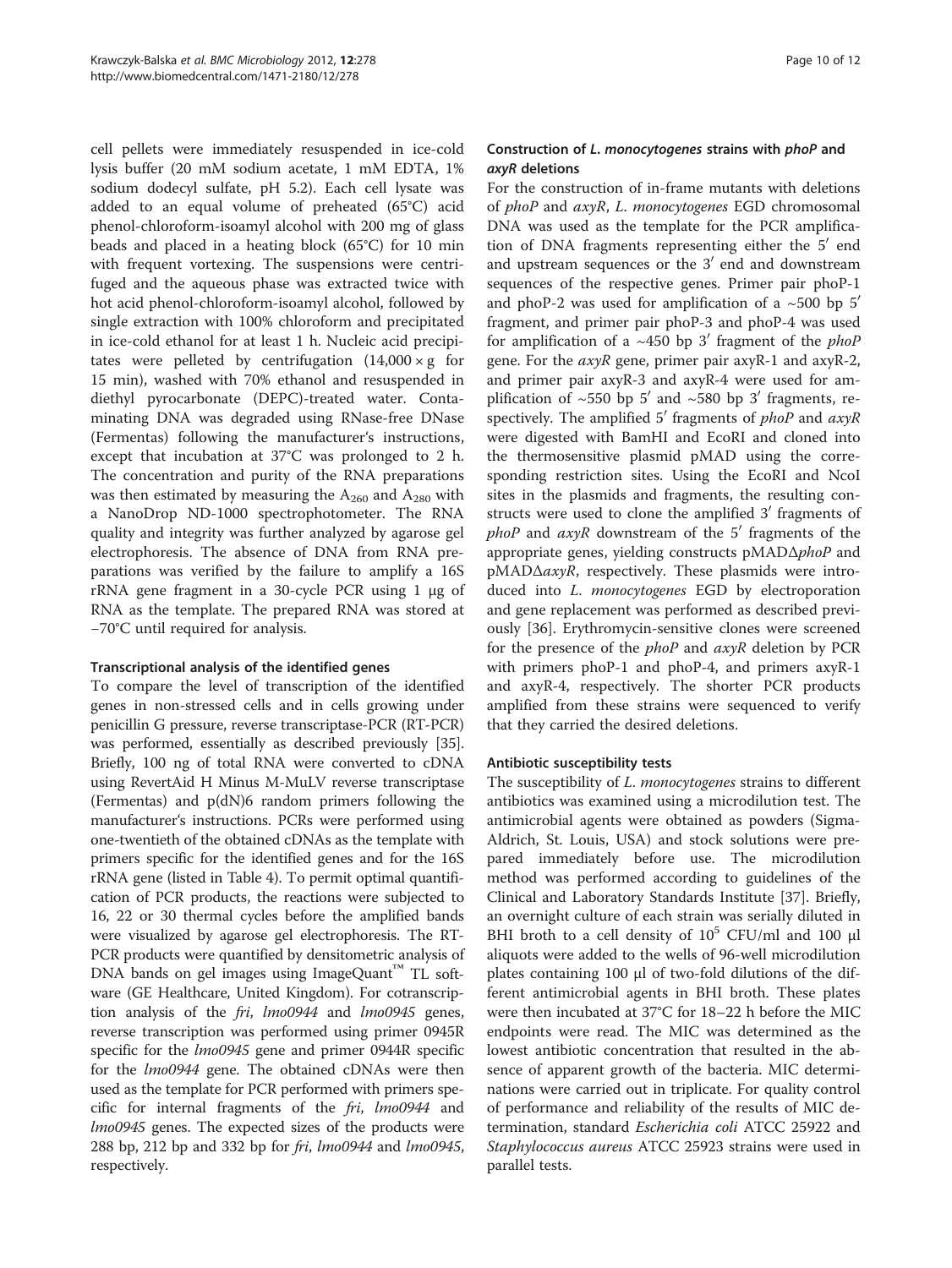<span id="page-10-0"></span>The growth of *L. monocytogenes* strains in the presence of a sublethal level of penicillin G was examined by plotting growth curves. Overnight cultures were diluted (1:100) into BHI broth supplemented with 0.09 μg/ml penicillin G and incubated with shaking at 37°C. Cell growth was monitored spectrophotometrically by measuring the  $OD_{600}$ . The presented results are the average of three independent experiments, each carried out in triplicate.

The tolerance of *L. monocytogenes* strains to penicillin G was tested as described previously [12], except that cultures in the exponential rather than the stationary phase of growth were used for the assays. Briefly, cultures in mid-exponential phase  $OD_{600}$  0.4) were diluted  $(5 \times 10^7 \text{ CFU/ml})$  into BHI broth supplemented with 32 μg/ml penicillin G and incubated with shaking at 37°C. Serial dilutions of the cultures were plated on BHI agar, incubated at 37°C for 24–48 h and the colonies counted to establish the number of viable cells. The presented results are the average of three independent experiments, each carried out in triplicate.

#### Competing interests

The authors declare that they have no competing interests.

#### Authors' contributions

AK-B created L. monocytogenes strains with phoP and axyR deletions, performed the susceptibility tests as well as conceived and designed the entire study and prepared the manuscript. JM created the reporter system for the generation of L. monocytogenes genomic libraries. DD and KW carried out the screening of genomic libraries as well as the hemolytic activity assays. AS performed the transcriptional analysis. All authors read and approved the final version of the manuscript.

#### Acknowledgments

We are grateful to Keith E. Weaver (Vermillion, USA) for providing plasmid pAT28 and Hanne Ingmer for providing mutant EGDΔfri. This work was supported by the State Committee for Scientific Research, Poland (grant N303 033 31/0938 and grant N N302 229738).

#### Received: 11 July 2012 Accepted: 20 November 2012 Published: 24 November 2012

#### References

- 1. Vazquez-Boland JA, Kuhn M, Berche P, Chakraborty T, Dominguez-Bernal G, Goebel W, Gonzalez-Zorn B, Wehland J, Kreft J: Listeria pathogenesis and molecular virulence determinants. Clin Microbiol Rev 2001, 14:1–57.
- Hof H, Nichterlein T, Kretschmar M: Management of listeriosis. Clin Microbiol Rev 1997, 10:345–357.
- 3. Hof H: Listeriosis: therapeutic options. FEMS Immunol Med Microbiol 2003, 35:203–205.
- 4. Guinane CM, Cotter PD, Ross RP, Hill C: Contribution of penicillin-binding protein homologs to antibiotic resistance, cell morphology, and virulence of Listeria monocytogenes EGDe. Antimicrob Agents Chemother 2006, 50:2824–2828.
- 5. Mata MT, Baquero F, Pérez-Díaz JC: A multidrug efflux transporter in Listeria monocytogenes. FEMS Microbiol Lett 2000, 187:185–188.
- Collins B, Joyce S, Hill C, Cotter PD, Ross RP: TelA contributes to the innate resistance of Listeria monocytogenes to nisin and other cell wall-acting antibiotics. Antimicrob Agents Chemother 2010, 54:4658–4663.
- Collins B, Curtis N, Cotter PD, Hill C, Ross RP: The ABC transporter AnrAB contributes to the innate resistance of Listeria monocytogenes to nisin, bacitracin, and various beta-lactam antibiotics. Antimicrob Agents Chemother 2010, 54:4416–4423.
- 8. Gottschalk S, Bygebjerg-Hove I, Bonde M, Nielsen PK, Nguyen TH, Gravesen A, Kallipolitis BH: The two-component system CesRK controls the transcriptional induction of cell wall-related genes in Listeria monocytogenes in response to cell wall-acting antibiotics. *J Bacteriol* 2008, 190:4772–4776.
- 9. Cotter PD, Guinane CM, Hill C: The LisRK signal transduction system determines the sensitivity of Listeria monocytogenes to nisin and cephalosporins. Antimicrob Agents Chemother 2002, 46:2784–2790.
- 10. Kallipolitis BH, Ingmer H, Gahan CG, Hill C, Søgaard-Andersen L: CesRK, a two-component signal transduction system in Listeria monocytogenes, responds to the presence of cell wall-acting antibiotics and affects βlactam resistance. Antimicrob Agents Chemother 2003, 47:3421–3429.
- 11. Nielsen PK, Andersen AZ, Mols M, van der Veen S, Abee T, Kallipolitis BH: Genome-wide transcriptional profiling of the cell envelope stress response and the role of LisRK and CesRK in Listeria monocytogenes. Microbiology 2012, 158:963–974.
- 12. Begley M, Hill C, Ross RP: Tolerance of Listeria monocytogenes to cell envelope-acting antimicrobial agents is dependent on SigB. Appl Environ Microbiol 2006, 72:2231–2234.
- 13. Stack HM, Sleator RD, Bowers M, Hill C, Gahan CGM: Role for HtrA in stress induction and virulence potential in Listeria monocytogenes. Appl Environ Microbiol 2005, 71:4241–4247.
- 14. Dubail I, Berche P, Charbit A: Listeriolysin O as a reporter to identify constitutive and in vivo-inducible promoters in the pathogen Listeria monocytogenes. Infect Immun 2000, 68:3242–3250.
- 15. Haikarainen T, Papageorgiou AC: Dps-like proteins: structural and functional insights into a versatile protein family. Cell Mol Life Sci 2010, 67:341–351.
- 16. Qi Y, Hulett FM: Role of Pho-P in transcriptional regulation of genes involved in cell wall anionic polymer biosynthesis in Bacillus subtilis. J Bacteriol 1998, 180:4007-4010.
- 17. Gallegos MT, Schleif R, Bairoch A, Hofmann K, Ramos JL: Arac/XylS family of transcriptional regulators. Microbiol Mol Biol Rev 1997, 61:393–410.
- 18. Olsen KN, Larsen MH, Gahan CG, Kallipolitis B, Wolf XA, Rea R, Hill C, Ingmer H: The Dps-like protein Fri of Listeria monocytogenes promotes stress tolerance and intracellular multiplication in macrophage-like cells. Microbiology 2005, 151:925–933.
- 19. Toledo-Arana A, Dussurget O, Nikitas G, Sesto N, Guet-Revillet H, Balestrino D, Loh E, Gripenland J, Tiensuu T, Vaitkevicius K, Barthelemy M, Vergassola M, Nahori M, Soubigou G, Regnault B, Coppee J, Lecuit M, Johansson J, Cossart P: The Listeria transcriptional landscape from saprophytism to virulence. Nature 2009, 459:950–956.
- 20. Dussurget O, Dumas E, Archambaud C, Chafsey I, Chambon C, Hébraud M, Cossart P: Listeria monocytogenes ferritin protects against multiple stresses and is required for virulence. FEMS Microbiol Lett 2005, 250:253–261.
- 21. Raengpradub S, Wiedmann M, Boor KJ: Comparative analysis of the sigma B-dependent stress responses in Listeria monocytogenes and Listeria innocua strains exposed to selected stress conditions. Appl Environ Microbiol 2008, 74:158-171.
- 22. Williams T, Bauer S, Beier D, Kuhn M: Construction and characterization of Listeria monocytogenes mutants with in-frame deletions in the response regulator genes identified in the genome sequence. Infect Immun 2005, 73:3152–3159.
- 23. Sabet C, Toledo-Arana A, Personnic N, Lecuit M, Dubrac S, Poupel O, Gouin E, Nahori MA, Cossart P, Bierne H: The Listeria monocytogenes virulence factor InlJ is specifically expressed in vivo and behaves as an adhesin. Infect Immun 2008, 76:1368–1378.
- 24. Joseph B, Przybilla K, Stühler C, Schauer K, Slaghuis J, Fuchs TM, Goebel W: Identification of Listeria monocytogenes genes contributing to intracellular replication by expression profiling and mutant screening. J Bacteriol 2006, 188:556–568.
- 25. Kohanski MA, Dwyer DJ, Hayete B, Lawrence CA, Collins JJ: A common mechanism of cellular death induced by bactericidal antibiotics. Cell 2007, 130:797–810.
- 26. Smith JL: The physiological role of ferritin-like compounds in bacteria. Crit Rev Microbiol 2004, 30:173–185.
- 27. Calhoun LN, Kwon YM: The ferritin-like protein Dps protects Salmonella enterica serotype Enteritidis from the Fenton-mediated killing mechanism of bactericidal antibiotics. Int J Antimicrob Agents 2011, 37:261–265.